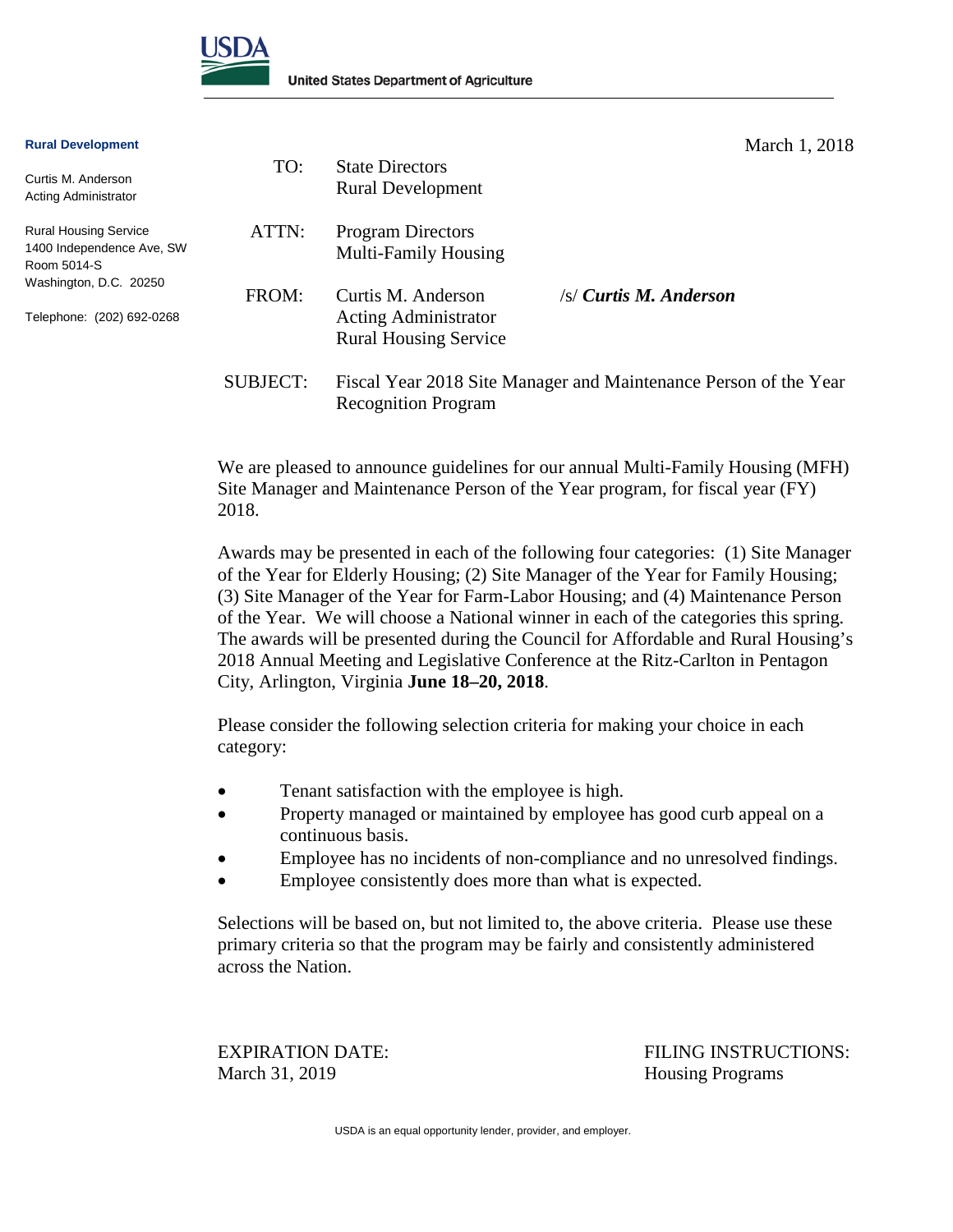The nomination form/checklist (Attachment 2A and 2B) includes all items necessary for a complete nomination package. Please attach the completed checklist to your nomination package.

A signed certificate from Headquarters is also available for recipients of State Site Manager/Maintenance Person of the Year Awards. Please submit a completed Headquarters Certificate Request Form (Attachment 5), separate from your nomination package, e-mail to tonya.boykin@wdc.usda.gov.

Please consider also nominating your State award recipients. It is well worth the time and effort to prepare a nomination package in order to allow your State's awardee the opportunity to be selected at the National level and attend the awards ceremony in the Nation's capital.

Good photographs and letters of commendation from public officials and tenants are always beneficial. The selection panel at Headquarters will use only the information provided in the nomination package to choose the award recipient from each category. If your candidate has done an outstanding job in an area not listed in this Unnumbered Letter, please note this in your nomination package.

Please be sure to address the criterion regarding compliance with Rural Development regulations. This includes the last supervisory visit and/or compliance review reports submitted by the Agency. This should include the complete report, letter to borrower/management agent and response from borrower/management agent, if available.

We request that you submit your package in a three-ring binder so that no information is misplaced or overlooked. Please clearly mark your State and housing category (Elderly Housing, Family Housing, Farm-Labor Housing, or Maintenance Person) on the nomination package. Address packages to: USDA-Rural Development, Multi-Family Housing Portfolio Management Division, STOP 0782 – Room 1263-S, 1400 Independence Avenue, SW, Washington, D.C. 20250-0782.

The deadline for receipt of nomination packages for National Site Manager of the Year is May 18, 2018.

If you have any questions, please call Charlene Broussard, Multi-Family Housing Portfolio Management Division, at (337) 262-6611, extension 142.

**Attachments**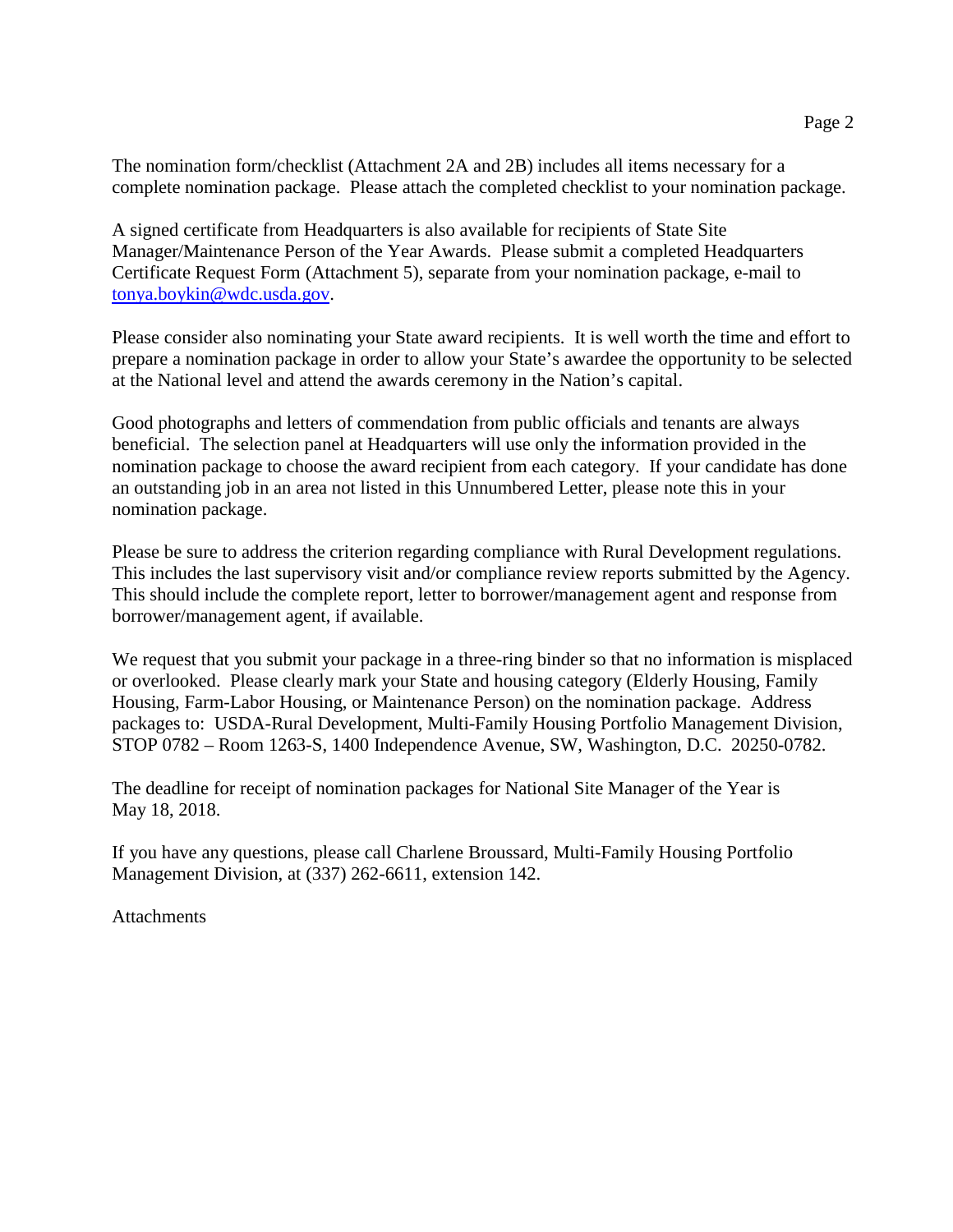#### **Attachments**

- 1. Site Manager and Maintenance Person of the Year Recognition Program Guidelines
- 2A. Best Section 515 or Section 514 Site Manager Nomination Form/Checklist with Evaluation Criteria
- 2B. Best Section 515 or Section 514 Maintenance Person Nomination Form/Checklist with Evaluation Criteria
- 3. Sample Cover Letter Announcing Awards Program to People Who Might be Interested in Making Nominations
- 4. Example of Letter to Congressional Person
- 5. 2018 Site Manager/Maintenance Person of the Year Award Winners Headquarters Certificate Request Form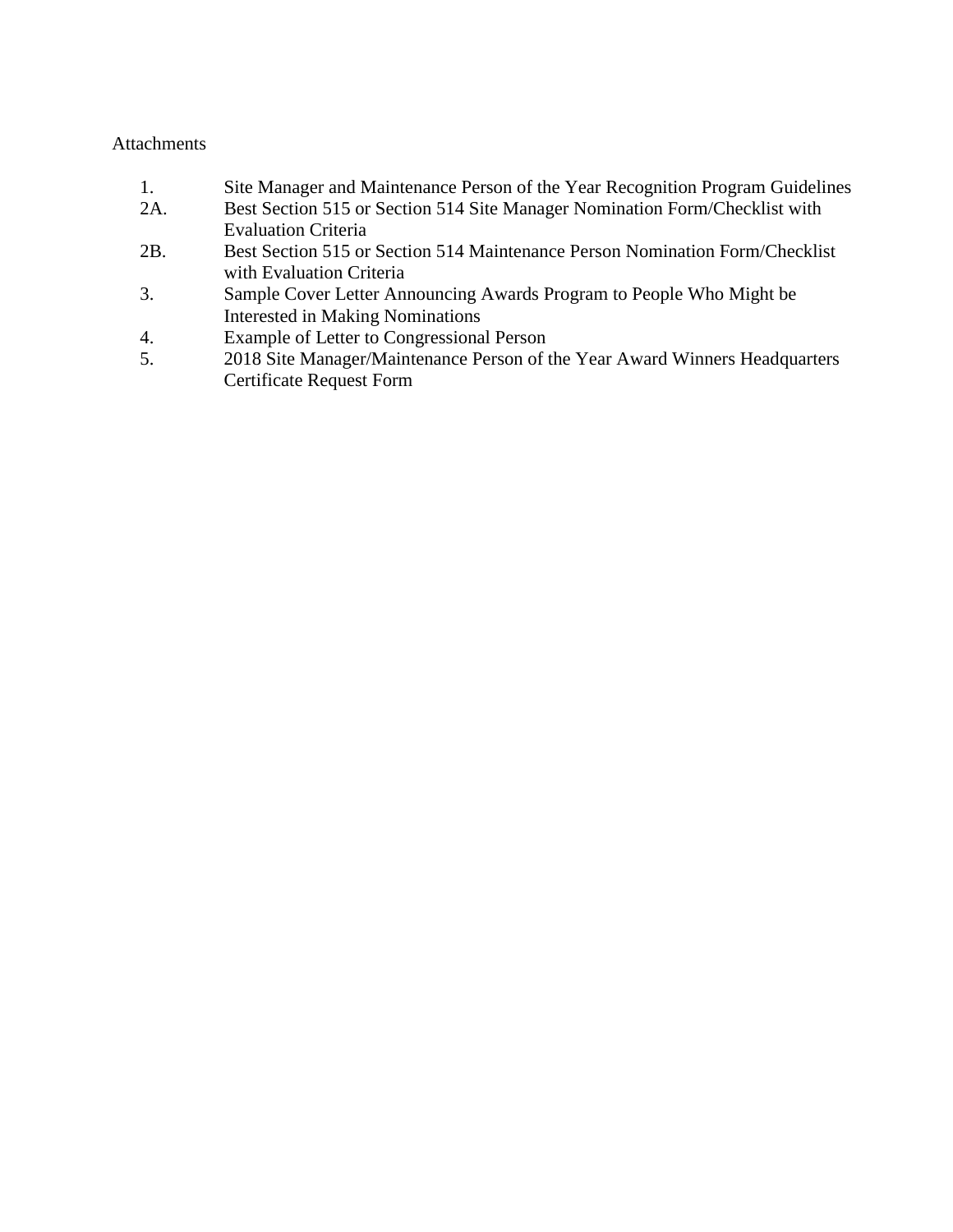## **SITE MANAGER AND MAINTENANCE PERSON OF THE YEAR RECOGNITION PROGRAM GUIDELINES**

The following are guidelines and suggestions for implementing or continuing a Maintenance Person of the Year and Site Manager of the Year program in your State.

- 1. Determine who is eligible to receive the award. The idea behind this recognition program is to reward maintenance persons and site managers who have close interaction with tenants and who deal with properties hands-on and on a daily basis. In some States, these employees live on the property they maintain or manage, while in others they live off-site and maintain or manage more than one property. Each State should decide whether it makes sense to limit the nominations to resident maintenance persons and site managers or to extend it to traveling maintenance persons and site managers. Remember that the recognition should be for an individual maintenance person and/or site manager and not owners or management companies.
- 2. Solicit nominations from tenants and Section 515 and Section 514 owners and management companies, as well as others you consider knowledgeable. The nomination process should be open so that you get the maximum number of nominations. Rural Development employees with a good knowledge of the nominee may make nominations, so long as the employee is not on the judging panel.
- 3. Publicize the program so as to maximize the number of nominations you receive. Consider using local media resources and your local borrower associations and housing groups.
- 4. Make your selection based on the following criteria (you may add more, but at a minimum use the criteria below):
	- a) Tenant satisfaction with the nominee is high.
	- b) Property has good curb appeal on a continuous basis.
	- c) Property has no incidents of non-compliance and no unresolved findings during nominee's tenure.
	- d) Nominee consistently does more than what is expected.

Please use these primary criteria so that the recognition program can be consistent Nationwide.

Attachments 2A and 2B provide the national criteria and the necessary documentation that must be received with the nomination. It is important that all items are addressed so that the package will be considered complete. Please attach this completed checklist to your nomination package.

5. Use a panel of representatives from different stakeholder groups to make your selections. Use panels consisting of Rural Development Multi-Family Housing (MFH) staff and management industry representatives, as well as others you think would be appropriate. Possible panelists include tenants, staff from the Department of Housing and Urban Development, a State Housing Finance Agency, a Public Housing Authority, or local civic leaders. The idea is to give an award that is recognized by a wide variety of industry and civic professionals.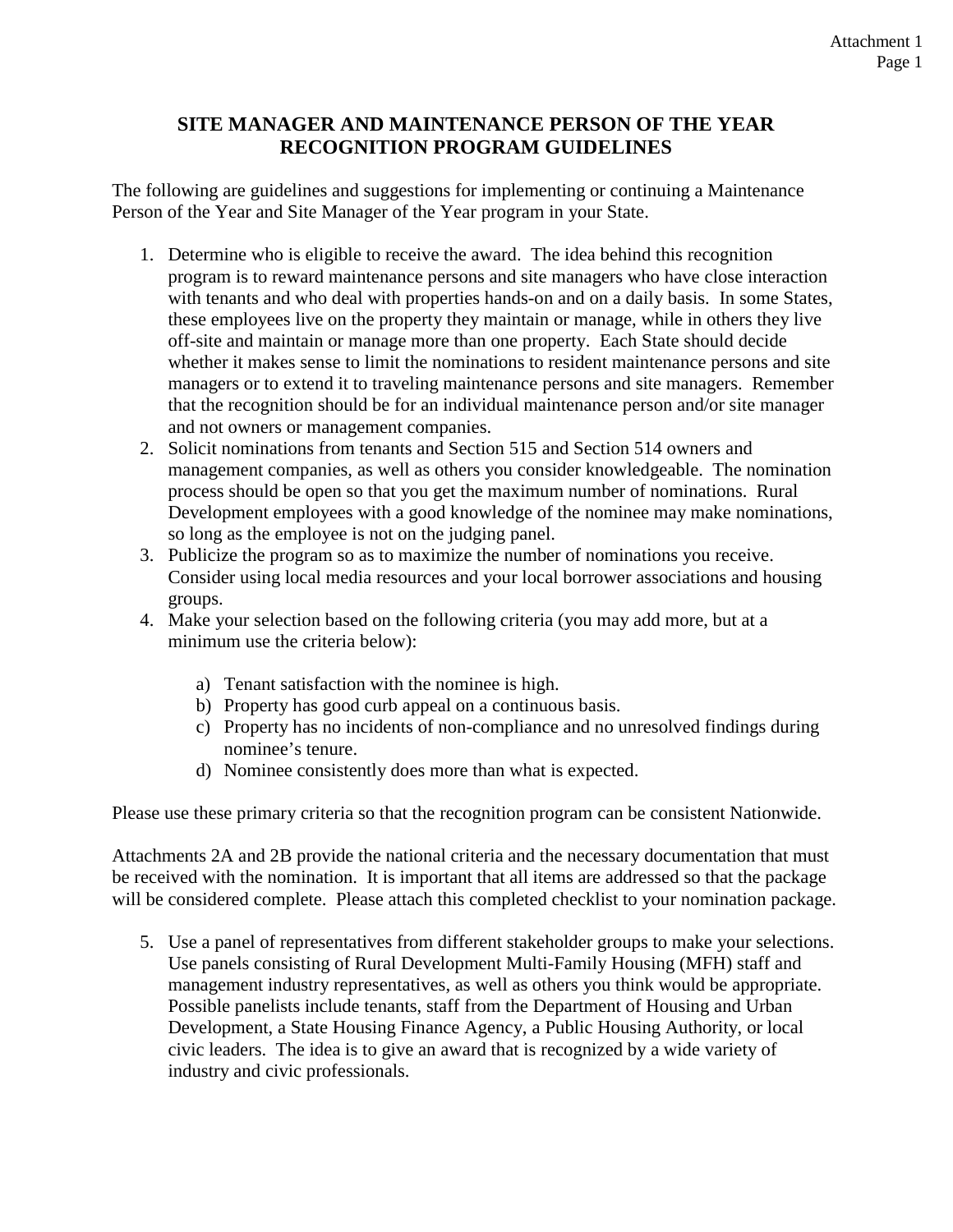- 6. If you have a large portfolio, you might consider using a two-phased process to make your selection. The Servicing Office could convene a panel to choose the best maintenance person and/or site manager in their Region and then forward the nomination package to the State Office, which could convene a panel to make the final selection.
- 7. Choose the best maintenance person and/or site manager and submit your nomination to Headquarters by **May 18, 2018**. Attachment 2A, "Best Section 515 or Section 514 Site Manager Nomination Form/Checklist" or Attachment 2B, "Best Section 515 or Section 514 Maintenance Person Nomination Form/Checklist". The checklist must be completed and submitted with the entire package.
- 8. Notify Headquarters of the name(s) of the Maintenance Persons and Site Managers of the Year in your State if you wish to have a certificate signed by the Acting Administrator for your State winner(s). Send this information, as well as the name and address of the facility or facilities the manager oversees, to Tonya Boykin, Multi-Family Housing, e-mail at tonya.boykin@wdc.usda.gov. If you are nominating your winner for the Maintenance Person/Site Manager competition, please send (by Federal Express or similar carrier) the complete package upon which you based your determination. Please do not include your request for a certificate in your nomination package. Send it by Federal Express or similar carrier. Requests included in a package may be overlooked, as the nomination packages are not reviewed until immediately before judging takes place.
- 9. Consider presenting this award jointly with other management groups or at a State management conference. That way you can highlight the achievements of the awardee to a broad group of his or her peers. You may also consider presenting the award at the property the maintenance person or site manager oversees.
- 10. Take advantage of this opportunity for favorable press coverage. The maintenance person/site manager recognition program is a chance to highlight one of the most positive aspects of our MFH program. Not only will press coverage help remind communities of how our programs help them, it will also focus their attention on one of their truly outstanding members whom they may not know. Encourage press coverage by inviting the press to your awards ceremony and by distributing press releases.
- 11. Let your Congressional delegation know about the winners in their districts. This gives members of Congress a chance to send them a letter of recognition. It also highlights the success of our MFH program in serving communities. Attached is a sample letter you may use to send to your Congressional delegation for the Maintenance Person and/or Site Manager of the Year program.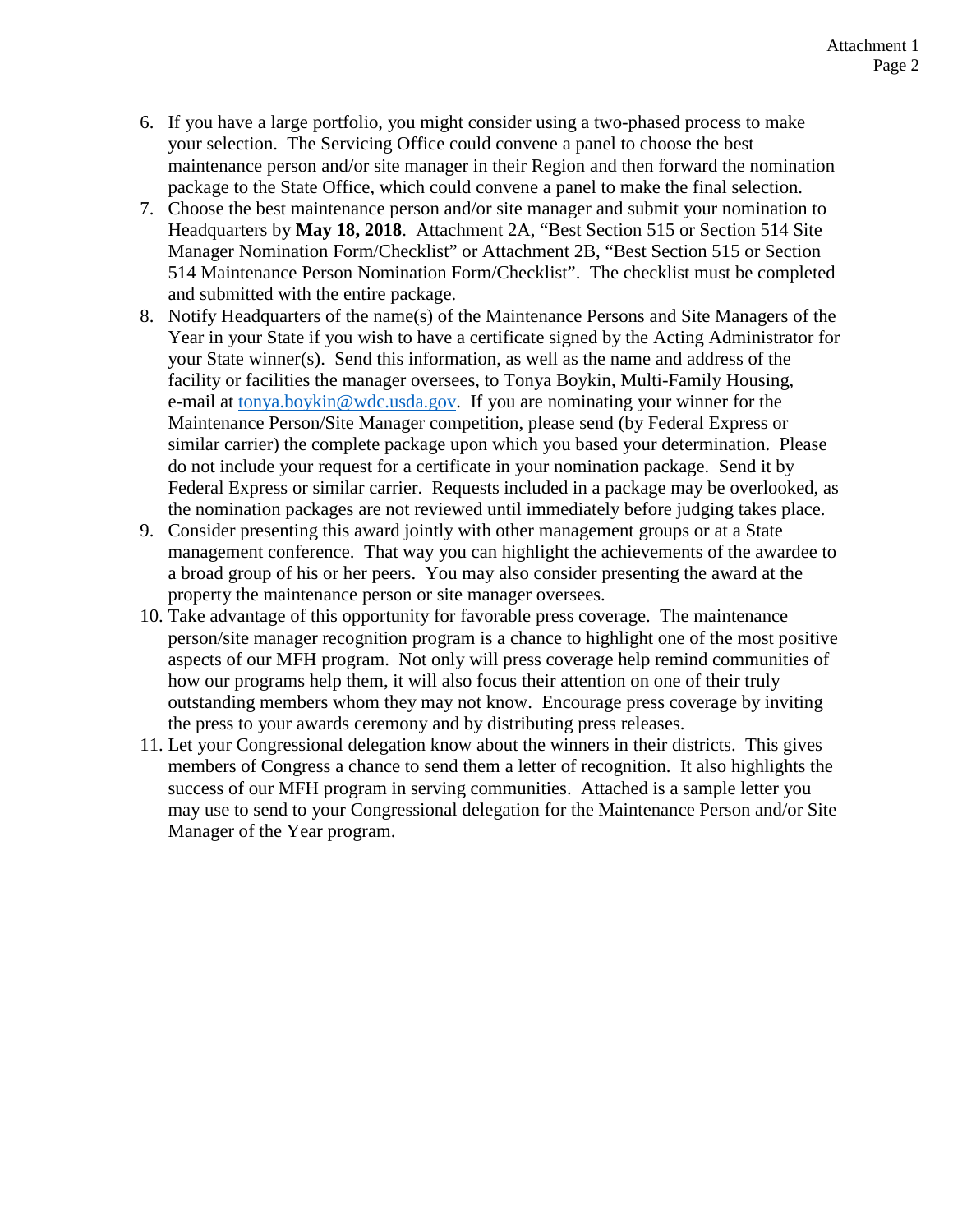## **BEST SECTION 515 OR SECTION 514 SITE MANAGER NOMINATION FORM/CHECKLIST**

Please address the following criteria in the space provided. Remember, keep your answers short and concise; however, the more letters, pictures, and documentation you can provide, the better. The nomination package should include the nomination letter summarizing nominee's qualifications and address all the following items and include attachments. This completed checklist should be attached to your nomination package. Failure to address each item will cause the package to be considered incomplete.

| Name of the Site Manager Nominee:                 |  |
|---------------------------------------------------|--|
| Name of Property(s): $\_\_$                       |  |
| Name of Management Company (if applicable): _____ |  |
|                                                   |  |

Brief Biography of Nominee:

## **SECTIONS I – III ARE TO BE COMPLETED BY THE NOMINATING PARTY:**

#### **I. Tenant Satisfaction.**

Overall, are tenants happy with the efforts this site manager makes on their behalf and on the behalf of the property? How do you know? Include photographs.

Attach the following:

 Letters commenting on the nominee's accomplishments from Congressmen or other officials or tenants.

#### **II. Curb Appeal.**

Is the property attractively maintained and landscaped? Are the grounds free of debris? If applicable, you may wish to discuss particular actions the site manager has taken to increase the appeal of the property.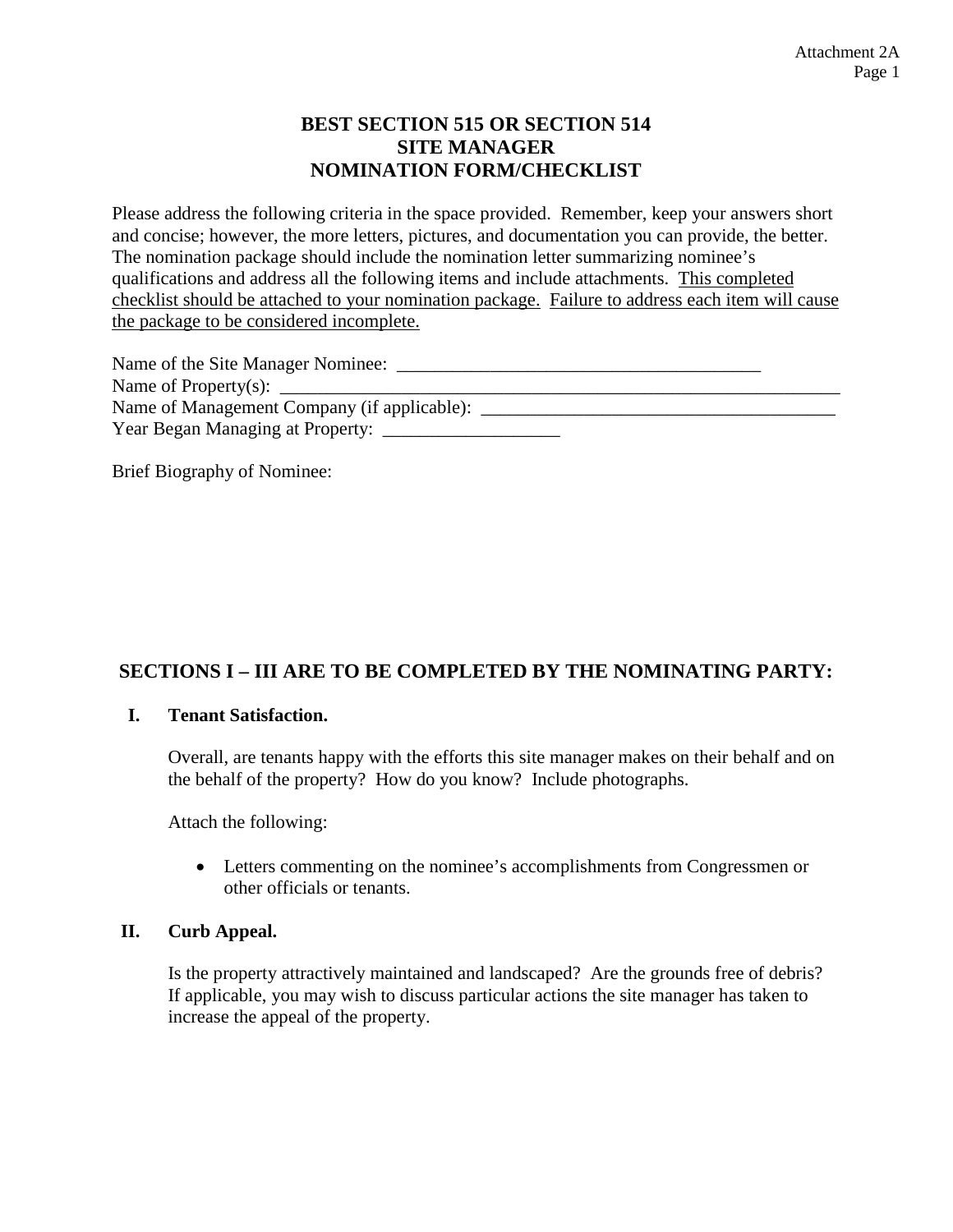Attach the following:

Pictures of grounds, buildings and signage indicating curb appeal.

### **III. Actions Above and Beyond What Is Expected**.

Please describe any actions this site manager takes on a consistent basis which make him/her truly exceptional and outstanding. Good pictures also help in this category. Document activities such as:

- Pictures of tenants engaging in social activities.
- Copies of publications (such as newsletters) initiated and maintained for the residents.
- Newspaper articles depicting care of tenants.
- Articles or letters showing involvement in the community.
- Helping residents obtain additional services.
- Receipt of additional certifications and/or training.
- Implement practices that result in cost savings to the property.

**Section I – III - Completed By**: \_\_\_\_\_\_\_\_\_\_\_\_\_\_\_\_\_\_\_\_\_\_\_\_\_\_\_\_\_\_

(Nominating Person)

# **SECTION IV MUST BE PROVIDED BY THE AGENCY:**

## **IV. Compliance with Rural Development's Regulations.**

Attach the following documents:

- Letter or written statement from Servicing Office verifying there are no incidents of non-compliance and no unresolved findings.
- Copy of last Supervisory Visit (MFIS Form 2000) (complete supervisory visit report must have been completed during the nominee's tenure at property).
- Copy of last *Compliance Review* (Form RD 400-8) (complete compliance review report must have been completed during the nominee's tenure at property).
- Copy of most recent *Physical Inspection Report* (Form RD 3560-11) (complete physical inspection report must have been completed during the nominee's tenure at property).

Section IV - Completed By: \_\_\_\_\_\_\_\_\_\_\_\_\_\_\_\_\_\_\_\_\_\_\_\_\_\_\_\_\_\_\_\_

(Agency Staffer)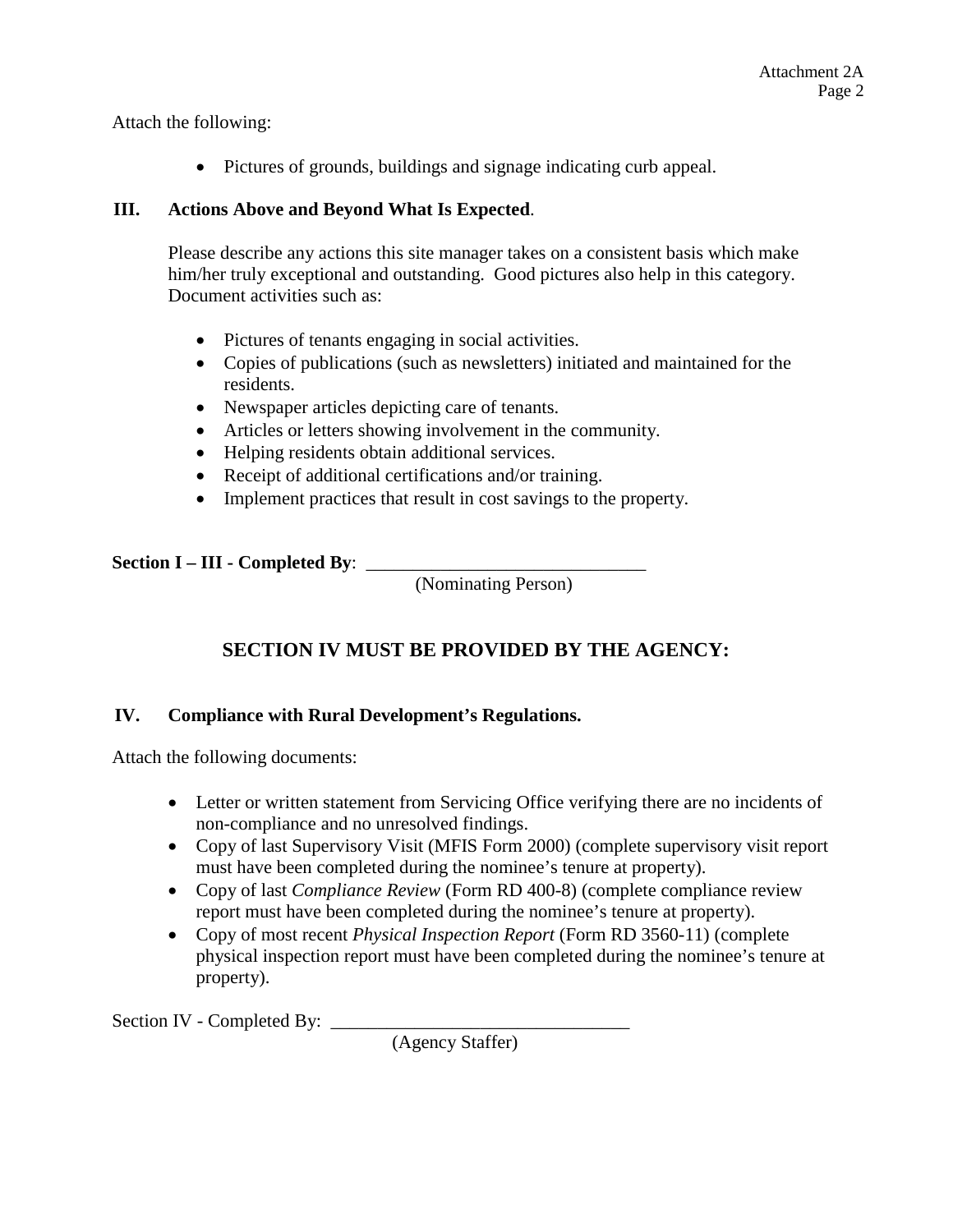### **BEST MAINTENANCE PERSON NOMINATION FORM/CHECKLIST**

Please address the following criteria in the space provided. Remember, keep your answers short and concise; however, the more letters, pictures, and documentation you can provide, the better. The nomination package should include the nomination letter summarizing nominee's qualifications and address all the following items and include attachments. This completed checklist should be attached to your nomination package. Failure to address each item will cause the package to be considered as incomplete.

| Name of Maintenance Person Nominee:                                     |  |
|-------------------------------------------------------------------------|--|
| Name of Property(s): $\_\_\_\_\_\_\_\_\_\_\_\_\_\_\_\_\_\_\_\_\_\_\_\_$ |  |
| Name of Maintenance Company (if applicable): ___                        |  |
|                                                                         |  |

Brief Biography of Nominee:

# **SECTIONS I – III ARE TO BE COMPLETED BY THE NOMINATING PARTY:**

#### **I. Tenant Satisfaction.**

Overall, are tenants happy with the efforts of this maintenance person? Are tenants satisfied with maintenance and repairs, and do they consider them to be taken care of in a timely manner?

Attach the following:

 Letters commenting on the nominee's accomplishments from Congressmen or other officials or tenants.

### **II. Curb Appeal.**

Is the property attractively maintained and landscaped? Are the grounds free of debris? If applicable, you may wish to discuss particular actions the maintenance person has taken to increase the appeal of the property.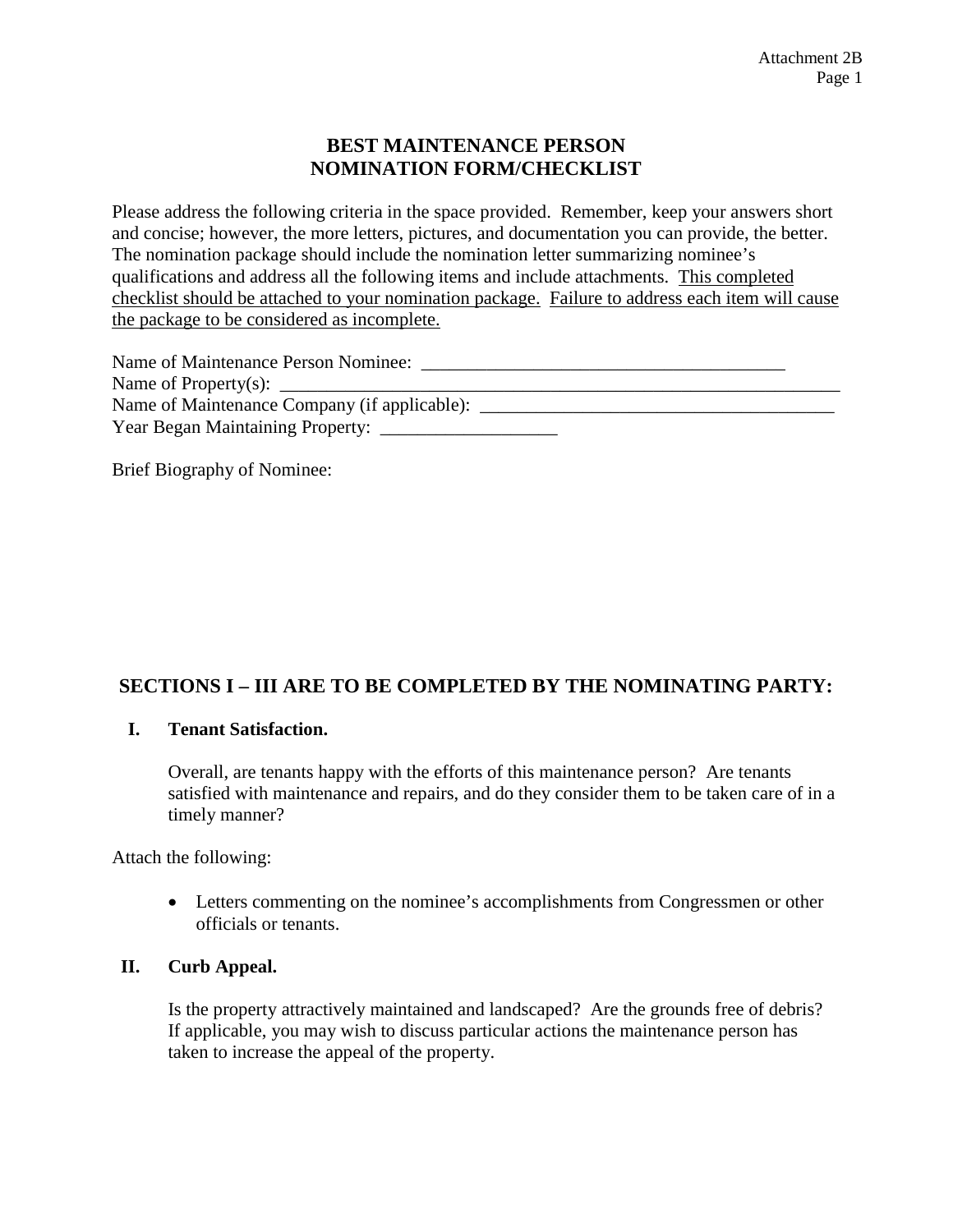Attach the following:

Pictures of grounds, buildings and signage indicating curb appeal.

### **III. Actions Above and Beyond What Is Expected**.

Please describe any actions this maintenance person takes on a consistent basis which make him/ her truly exceptional and outstanding. Good pictures also help in this category. Document activities such as:

- Pictures or articles featuring tenants engaging in activities geared toward the physical improvement of the property.
- Newspaper articles depicting care of property.
- Articles or letters showing involvement in the community.
- Receipt of additional certifications and/or training.
- Implement practices that result in cost savings to the property.

Section I – III - Completed By:

(Nominating Person)

# **SECTION IV MUST BE PROVIDED BY THE AGENCY FOR SUBMISSION BY THE NOMINATING PARTY:**

## **IV. Compliance with Rural Development's Regulations.**

Attach the following documents:

- Letter or written statement from servicing office verifying there are no incidents of non-compliance and no unresolved findings.
- Copy of most recent *Physical Inspection Report* (Form RD 3560-11) (complete physical inspection report must have been completed during the nominee's tenure at property).

Section IV - Completed By: \_\_\_\_\_\_\_\_\_\_\_\_\_\_\_\_\_\_\_\_\_\_\_\_\_\_\_\_

(Agency Staffer)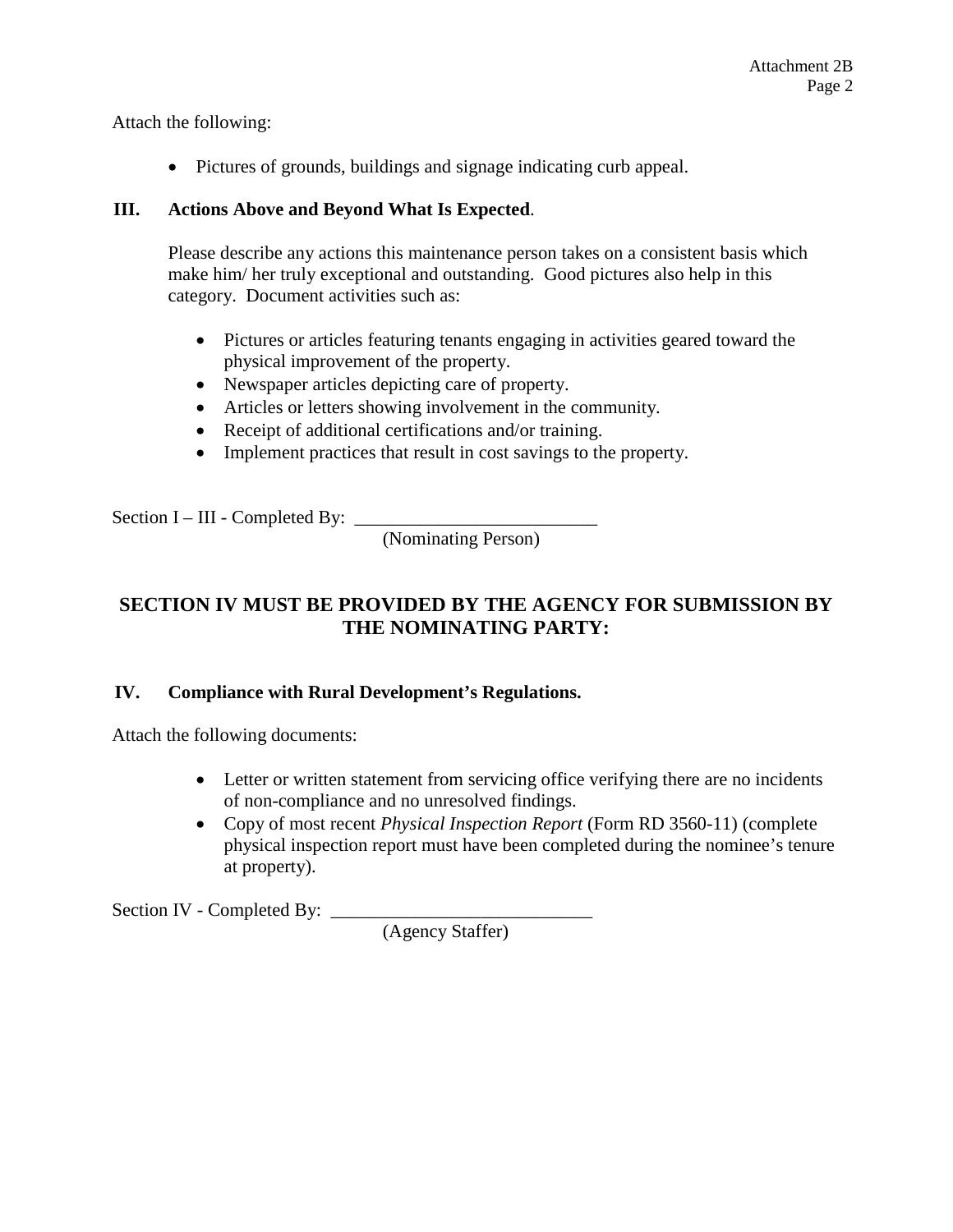### **SAMPLE COVER LETTER ANNOUNCING AWARDS ROGRAM TO PEOPLE WHO MIGHT BE INTERESTED IN MAKING NOMINATIONS**

### NOMINATOR'S NAME NOMINATOR'S ADDRESS

### Dear [NOMINATOR]:

I know you will agree with me that USDA Rural Development's Section 515 and Section 514 rental housing property management staff guarantee the success of these properties. They make sure that day-to-day operations go smoothly and help to ensure a decent and sanitary living environment for the residents. Often they invest a great deal of their own free time in providing tenants with a safe and cohesive community. Although these management staff persons would do their jobs regardless of any recognition, I believe we as management industry professionals should let them know we appreciate their efforts. They deserve recognition for their outstanding work, and for this reason we are sponsoring a program to recognize the best Rural Development site manager and/or maintenance person in [STATE NAME]. I hope that you might be able to join me in this important program by nominating someone you consider to be an outstanding nominee.

Please use the attached form to nominate. You will note that the form asks you to comment on four factors:

- The level of tenant satisfaction with the nominee.
- The curb appeal of the property.
- Compliance with Rural Development's regulations
- The nominee consistently doing more than what the job requires.

Make your presentation as complete as possible. Letters from tenants, members of the community, housing groups, and others highlighting the good qualities of your nominee are encouraged. Also, include any local media coverage which has occurred. Please enclose as many pictures as you like of the property that depict its curb appeal. Pictures of tenant activities sponsored, encouraged, or provided are beneficial. Submit the nomination package to [YOUR ADDRESS] no later than [YOUR DEADLINE].

After we receive the nominations, we will use the following process to choose the best nominee in [STATE NAME].

#### [DESCRIBE YOUR EVALUATION AND SELECTION PROCESS HERE.]

We will present a plaque of recognition to the winner at a ceremony in [DATE, LOCATION, and SPECIFY IF CEREMONY WILL BE HELD JOINTLY WITH SOMEONE ELSE OR AT AN ALREADY SCHEDULED CONFERENCE]. We also hope to engage the press in recognizing the exceptional efforts of the winner as well as all of our other great nominees.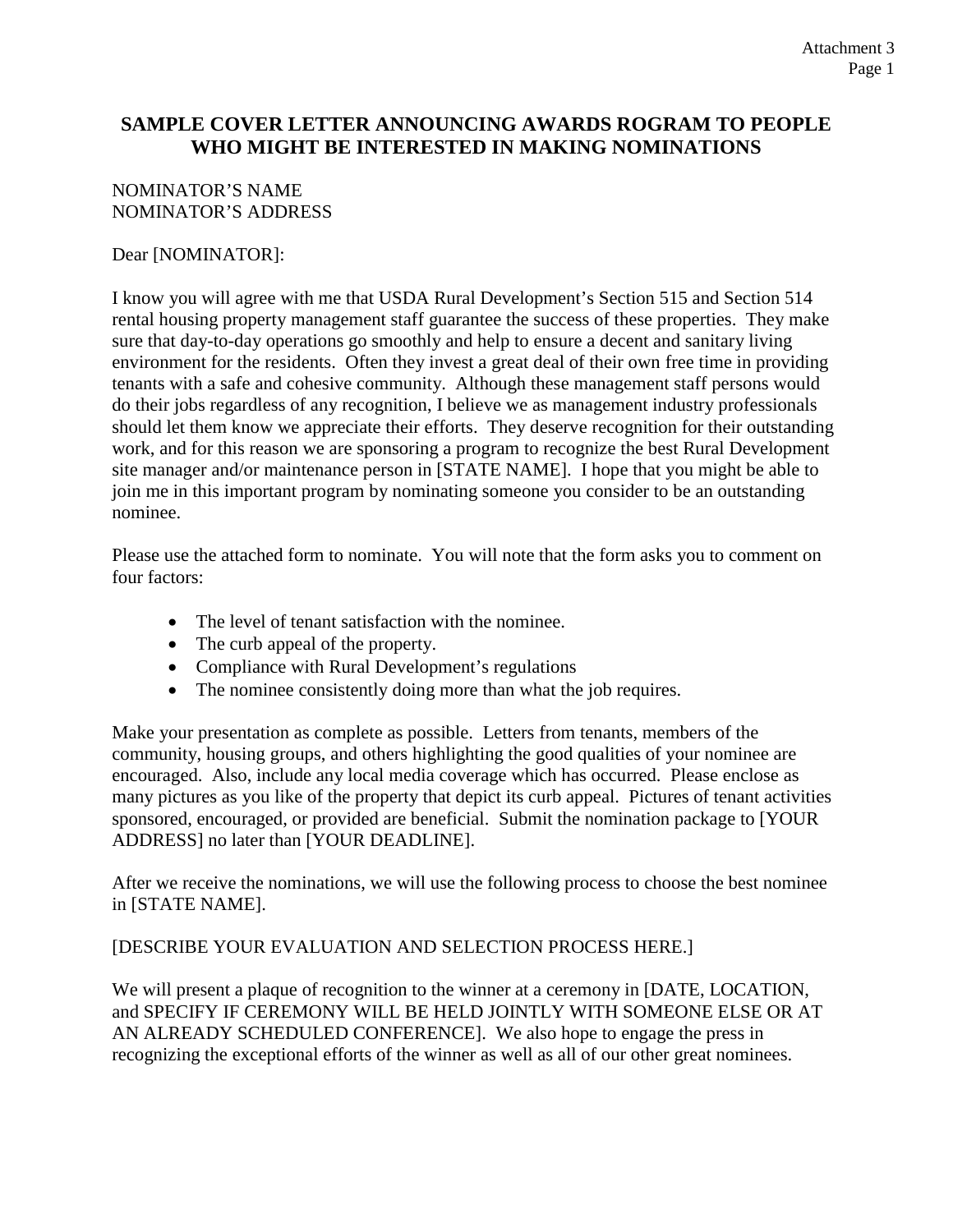I hope that you will make the necessary effort to complete the enclosed nomination form. I can assure you that it will be worth your time.

Sincerely, [STATE DIRECTOR]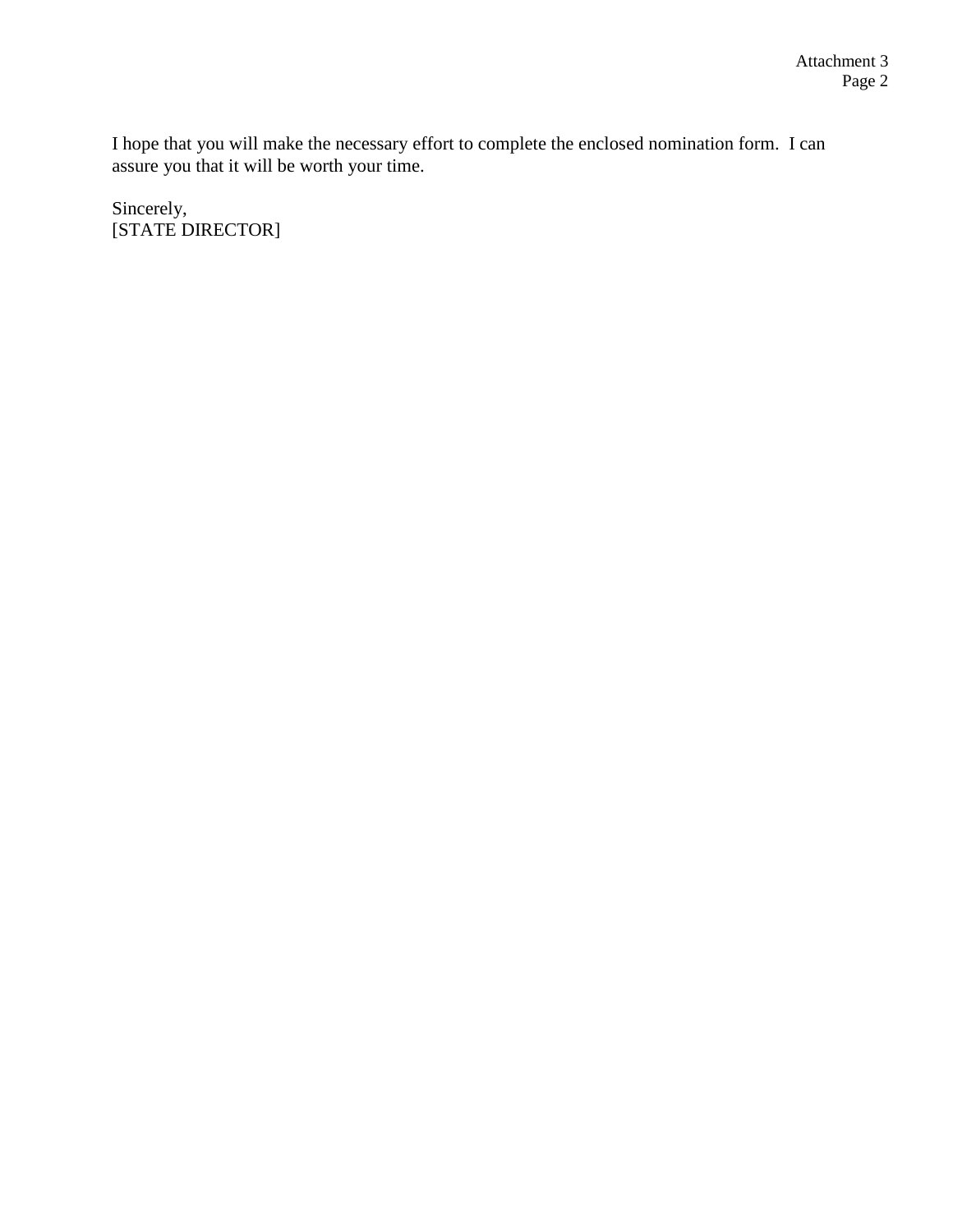#### Attachment 4 Page 1

### **EXAMPLE OF LETTER TO CONGRESSIONAL PERSON**

Honorable [Name of Congressional Person] United States Senate 1 House of Representatives Washington, D.C. 20510

Dear Representative XXXX:

I am writing to inform you that [Name of Nominee] has been chosen as the (State Office) 2018 Site Manager of the Year/ or Maintenance Person of the Year for the USDA Rural Development Multi-Family Housing program. [Name of Nominee] operates the [Name of Apartments] in [City, State].

Rural Development administers a National loan portfolio of over 15,000 rural rental properties. In partnership with our private sector and non-profit borrowers, we house very low- and lowincome rural families, elderly people, and farmworkers. The site managers of the properties we finance are employees of private companies, not the U.S. Government.

The site managers/maintenance persons guarantee the success of our properties. They make sure that day-to-day operations go smoothly, and they often invest a great deal of their own free time in providing tenants with a safe and cohesive community. Although these managers would do their jobs whether or not they received recognition, we believe that as lenders and program managers we should reward excellent performance.

In this spirit, we conducted a Site Manager of the Year competition in each State this year. State Rural Development staffs convened panels of public and private housing management experts to choose their best site managers. They used the following criteria: 1) tenant satisfaction; 2) property curbside appeal; 3) compliance with Rural Development's regulations; and 4) consistent performance of actions above and beyond the call of duty. States could add to these criteria, but they could not change or drop any of them.

The comments we received from tenants and our State Offices are testimony to the outstanding performance of the site managers. Following are a few typical examples:

#### **Insert actual excerpts from your nomination packages. The following are examples.**

- *He/she makes us very proud of where we live.*
- *They are always there to help with anything you need, no matter how big or small.*
- *He/she shows genuine concern and really puts his heart into the job.*
- *They look after my parents when I'm not there. I don't know what I would do without them.*
- *He/she listens to the tenants.*
- *They enforces the rules fairly and makes us all feel safe.*
- *My friends [from outside the property] always comment on how beautiful and well maintained our grounds and buildings are.*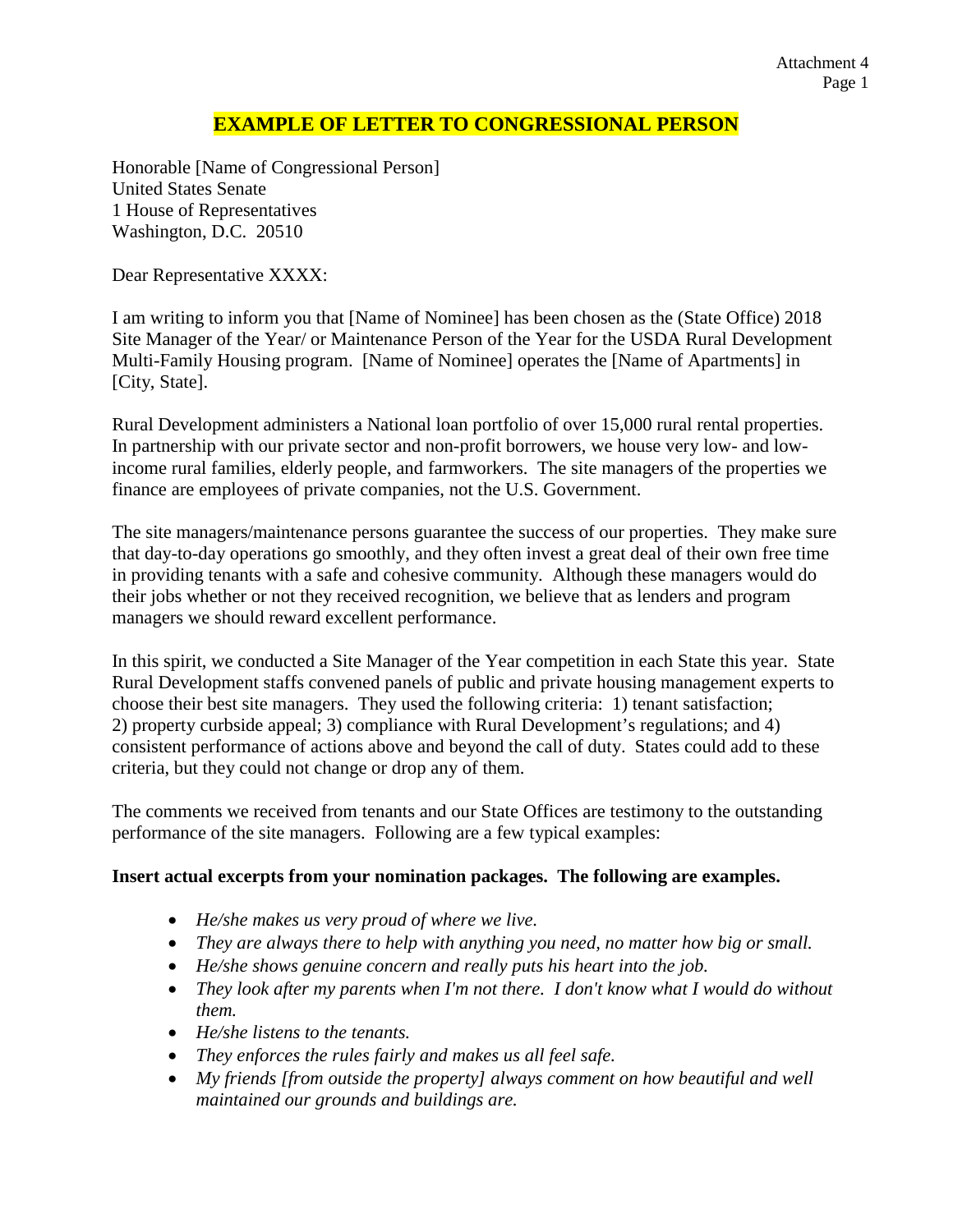- *One of the greatest things about living here is the great security I feel. Once I became ill in the middle of the night. I pulled the chain on my alarm system and the managers were in my apartment immediately.*
- *Living here is like living at a big home full of loving friends and family. Once I was too sick to go to the barbecue [which the site manager had organized], so the site manager brought me a plate of food and sat down to tell me who was there and what the grandkids were doing. They really made me feel included in the fun.*

Mr./Ms. Xxxxxxxx is a credit to himself/herself, the apartments they manage, there employer, the community, USDA, and the Federal Government as a whole. If you would like to recognize Mr./Ms. Xxxxxxx, you may contact them at (xxx) xxx-xxxx. If you have any questions or would like more information, please contact (Name of State) State Director (Name of State Director) at (State Office phone number).

Sincerely,

State Director Rural Development